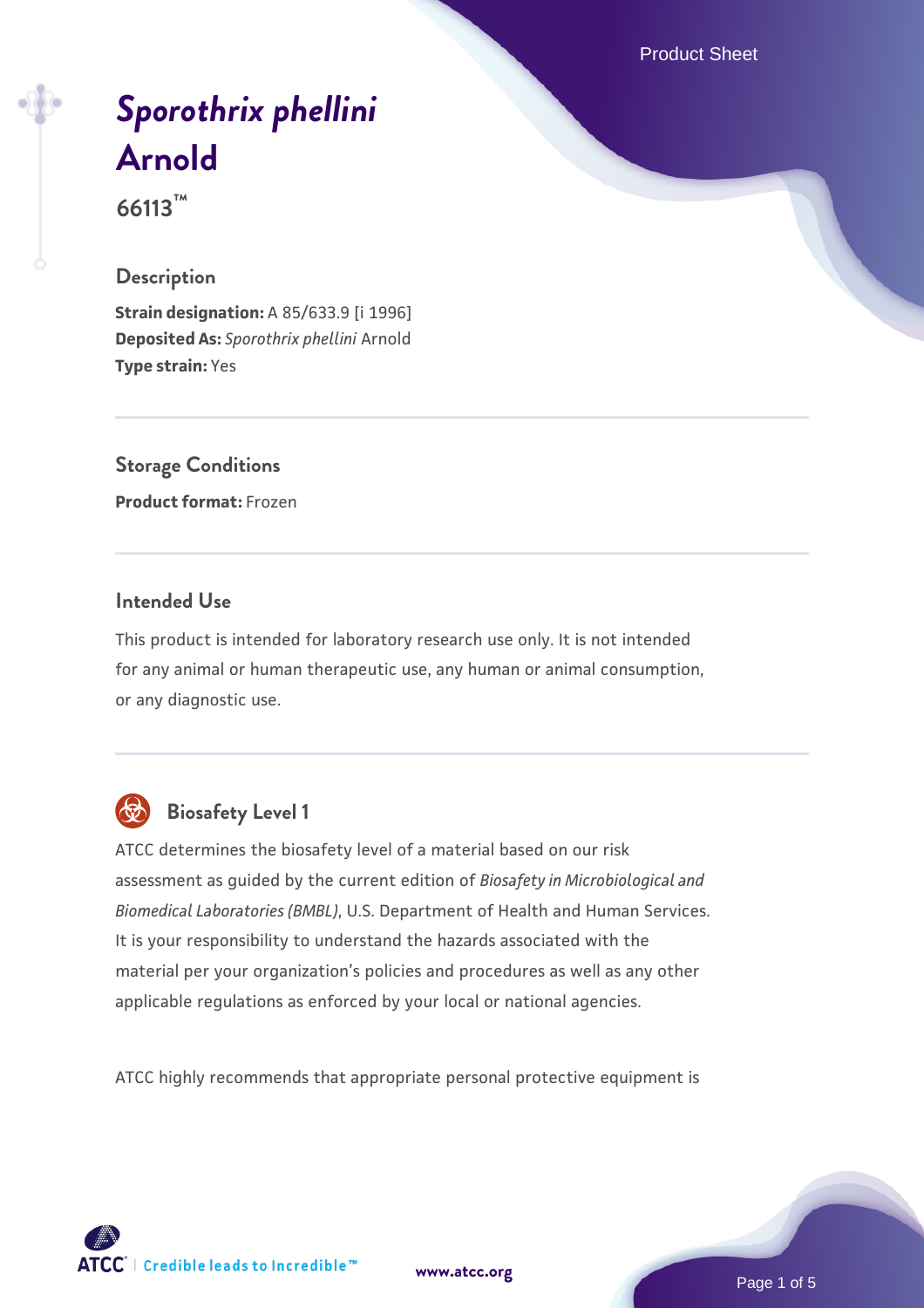# **[Sporothrix phellini](https://www.atcc.org/products/66113) [Arnold](https://www.atcc.org/products/66113)** Product Sheet **66113**

always used when handling vials. For cultures that require storage in liquid nitrogen, it is important to note that some vials may leak when submersed in liquid nitrogen and will slowly fill with liquid nitrogen. Upon thawing, the conversion of the liquid nitrogen back to its gas phase may result in the vial exploding or blowing off its cap with dangerous force creating flying debris. Unless necessary, ATCC recommends that these cultures be stored in the vapor phase of liquid nitrogen rather than submersed in liquid nitrogen.

# **Certificate of Analysis**

For batch-specific test results, refer to the applicable certificate of analysis that can be found at www.atcc.org.

# **Growth Conditions Medium:**  [ATCC Medium 340: Rabbit food agar](https://www.atcc.org/-/media/product-assets/documents/microbial-media-formulations/3/4/0/atcc-medium-340.pdf?rev=254676f4d142497b89e898c48f4ebfc9) **Temperature:** 24°C

# **Material Citation**

If use of this material results in a scientific publication, please cite the material in the following manner: *Sporothrix phellini* Arnold (ATCC 66113)

# **References**

References and other information relating to this material are available at

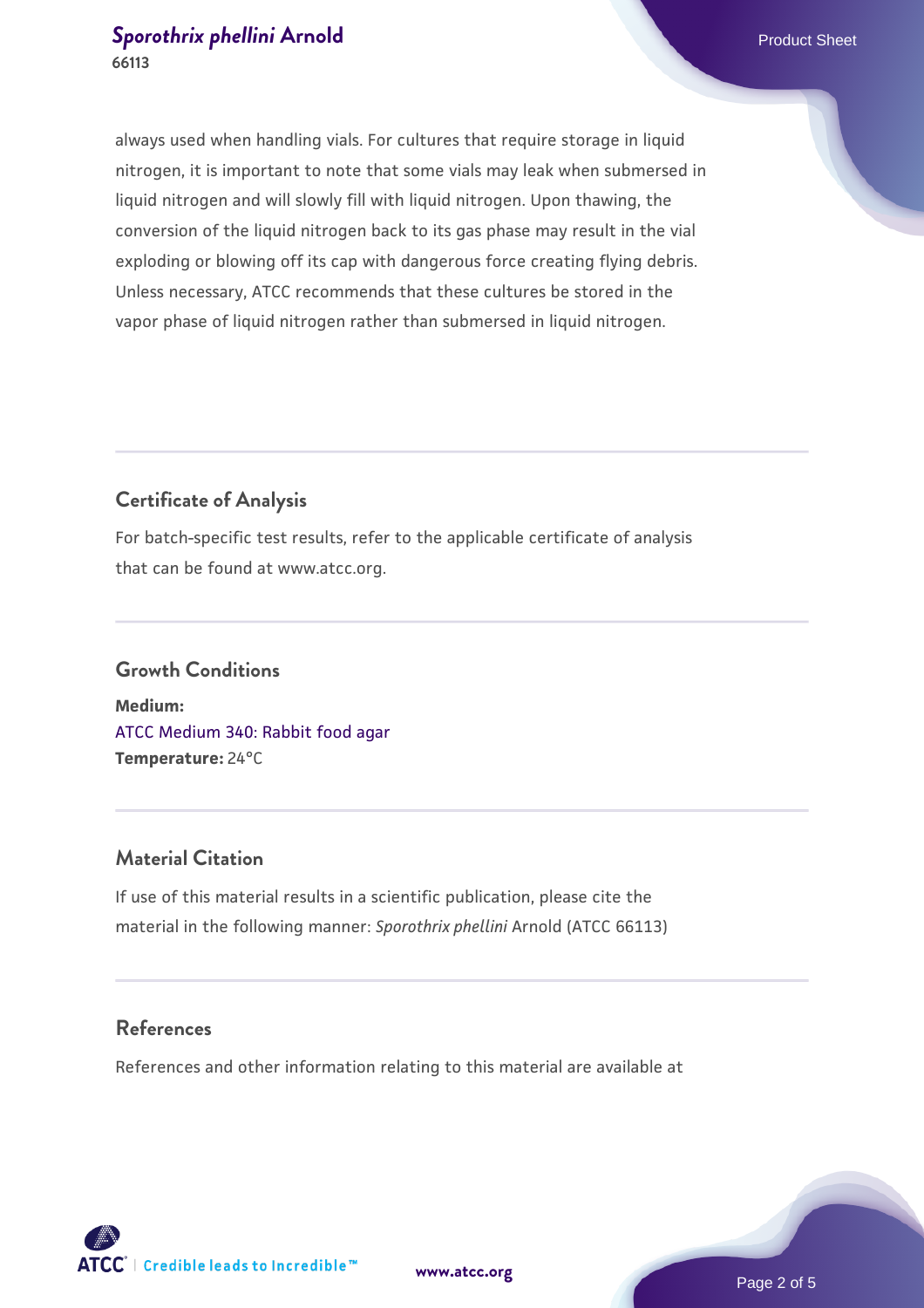#### **[Sporothrix phellini](https://www.atcc.org/products/66113) [Arnold](https://www.atcc.org/products/66113)** Product Sheet **66113**

www.atcc.org.

#### **Warranty**

The product is provided 'AS IS' and the viability of ATCC® products is warranted for 30 days from the date of shipment, provided that the customer has stored and handled the product according to the information included on the product information sheet, website, and Certificate of Analysis. For living cultures, ATCC lists the media formulation and reagents that have been found to be effective for the product. While other unspecified media and reagents may also produce satisfactory results, a change in the ATCC and/or depositor-recommended protocols may affect the recovery, growth, and/or function of the product. If an alternative medium formulation or reagent is used, the ATCC warranty for viability is no longer valid. Except as expressly set forth herein, no other warranties of any kind are provided, express or implied, including, but not limited to, any implied warranties of merchantability, fitness for a particular purpose, manufacture according to cGMP standards, typicality, safety, accuracy, and/or noninfringement.

#### **Disclaimers**

This product is intended for laboratory research use only. It is not intended for any animal or human therapeutic use, any human or animal consumption, or any diagnostic use. Any proposed commercial use is prohibited without a license from ATCC.

While ATCC uses reasonable efforts to include accurate and up-to-date information on this product sheet, ATCC makes no warranties or representations as to its accuracy. Citations from scientific literature and patents are provided for informational purposes only. ATCC does not warrant that such information has been confirmed to be accurate or complete and



**[www.atcc.org](http://www.atcc.org)**

Page 3 of 5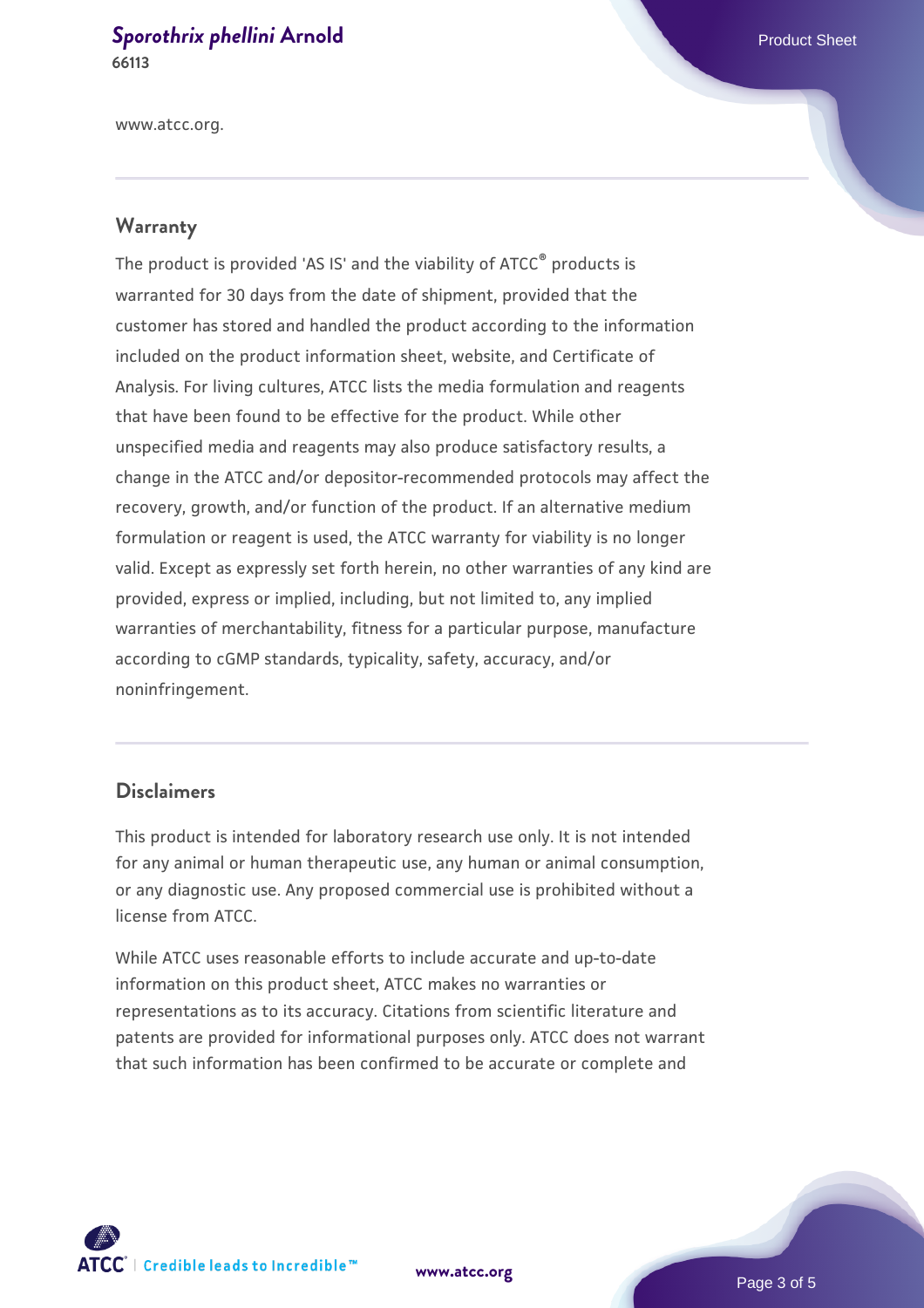### **[Sporothrix phellini](https://www.atcc.org/products/66113) [Arnold](https://www.atcc.org/products/66113)** Product Sheet **66113**

the customer bears the sole responsibility of confirming the accuracy and completeness of any such information.

This product is sent on the condition that the customer is responsible for and assumes all risk and responsibility in connection with the receipt, handling, storage, disposal, and use of the ATCC product including without limitation taking all appropriate safety and handling precautions to minimize health or environmental risk. As a condition of receiving the material, the customer agrees that any activity undertaken with the ATCC product and any progeny or modifications will be conducted in compliance with all applicable laws, regulations, and guidelines. This product is provided 'AS IS' with no representations or warranties whatsoever except as expressly set forth herein and in no event shall ATCC, its parents, subsidiaries, directors, officers, agents, employees, assigns, successors, and affiliates be liable for indirect, special, incidental, or consequential damages of any kind in connection with or arising out of the customer's use of the product. While reasonable effort is made to ensure authenticity and reliability of materials on deposit, ATCC is not liable for damages arising from the misidentification or misrepresentation of such materials.

Please see the material transfer agreement (MTA) for further details regarding the use of this product. The MTA is available at www.atcc.org.

## **Copyright and Trademark Information**

© ATCC 2021. All rights reserved. ATCC is a registered trademark of the American Type Culture Collection.

#### **Revision**

This information on this document was last updated on 2021-05-19

# **Contact Information**